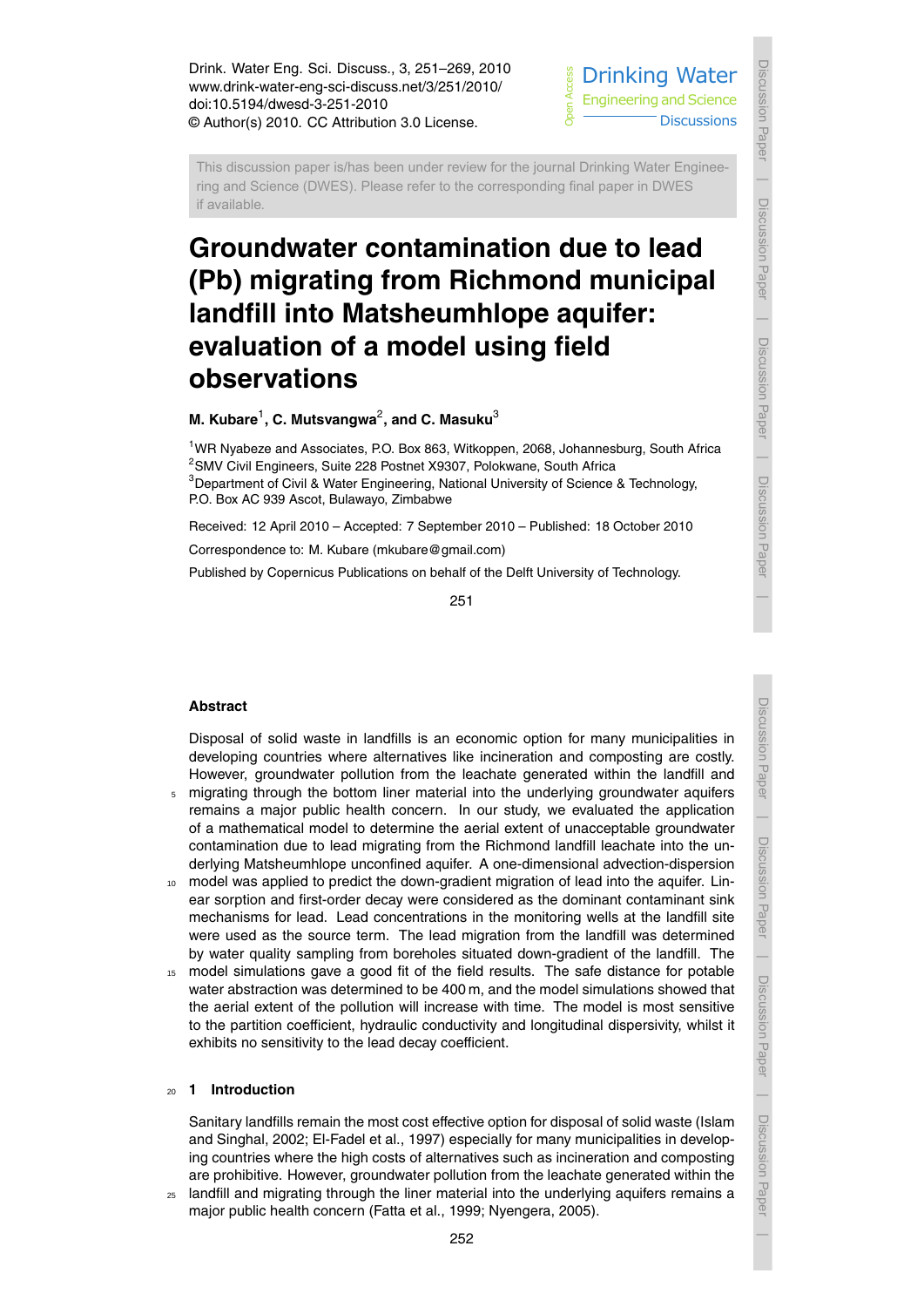One area of concern is the Richmond residential suburb in the City of Bulawayo, Zimbabwe. A sanitary landfill is located in the suburb, and overlies a shallow unconfined aquifer, the Matsheumhlope aquifer. The aquifer is a source of potable water for the residents of Richmond and the aquifer is also a potential source of water for the entire <sup>5</sup> City, which is in a drought-prone region of the country.

Nyengera (2004) concluded that the chemical quality of groundwater in the Richmond area with respect to heavy metals and some chemical parameters far exceeds the limits and guideline values for drinking water. The average concentration of mercury and lead were 0.04 mg/l and 0.22 mg/l respectively. Overall, the level of contamination

<sup>10</sup> in the boreholes in the Richmond area was very high compared to the average of the other boreholes that were tested in the City. Landfill leachate from the Richmond Landfill migrating into the groundwater aquifer was identified as the possible cause for the high pollution levels in the groundwater.

While the previous study highlighted the current levels of pollution, it did not establish

- <sup>15</sup> the relation between the leachate occurrence and transport from the landfill through the aquifer, an aspect which this study seeks to address. The long term impact of landfill leachate on groundwater quality will depend on the quality and quantity of the leachate, performance of the liner material and the site geo-hydrology. Decision support systems are then required to predict the subsurface transport of the contaminant in both space
- <sup>20</sup> and time, and establish the aerial extent of the pollution. Such information is important in the design and scheduling of remediation strategies. The objective of this study was therefore to track the transport of the contaminant in both space and time from the landfill through the porous medium by application of mathematical modeling.

#### **2 Theoretical considerations and model development**

<sup>25</sup> Mathematical modelling has been widely applied as a decision support tool to simulate processes governing leachate generation and transport. These models have been successful more in estimating leachate quantity and transport, than its composition

because of the inherent difficulties associated with estimating model parameters that can adequately describe the complex biological, chemical and physical processes occurring in landfills (El-Fadel et al., 1997). Considerable success has been reported in modelling leakage of leachate through the liner material (Rowe, 1987, 1989) and

<sup>5</sup> transport in the subsurface (Ostendorf et al., 1984; Islam and Singhal, 2002) under various field conditions. Modelling of subsurface contaminant transport has also been successfully applied in other fields such as suspended solids and bacterial transport in silted river beds (Mutsvangwa et al., 2006, 2005), bacterial and virus transport in groundwater (Vilker and Burger, 1981; Matthess et al., 1981; Harvey and Garabedian, <sup>10</sup> 1991).

In our study we demonstrate the application of mathematical modelling to determine the aerial extent of unacceptable groundwater contamination due to migration of lead from landfill leachate into a groundwater aquifer.

Lead is an ideal chemical to employ as a tracer chemical for subsurface contamina-

- <sup>15</sup> tion because it is prevalent in most municipal landfill leachate (Fatta et al., 1999; Ehrig, 1983). Its non-biodegradable and accumulative characteristics leave a long record of contamination in the soil and groundwater. Furthermore, its isotropic ratio can be used as a "fingerprint" to identify anthropogenic sources. It is therefore for these reasons that lead has been widely used as a tracer for leachate pollution in soil and ground-
- <sup>20</sup> water (Vilomet et al., 2003), and we also employed it in this study. Moreover, lead has adverse health effects to humans such as mental and reproductive impairment, high blood pressure and kidney problems (Manhan, 1991; Ho et al., 2002; Benjamin et al., 1982) and thus is a major public health concern.

The primary transport mechanisms of contaminants in porous media are advection <sup>25</sup> and dispersion (Rowe, 1987; El-Fadel et al., 1997; Ogata and Banks, 1961; Freeze and Cherry, 1979). Contaminant sinks are biochemical and physicochemical processes which include exchange reactions, precipitation and microbial reactions.

In this study, we consider linear sorption (Freeze and Cherry, 1979; Rowe, 1989) and first-order decay as the dominant contaminant sinks for lead. Precipitation may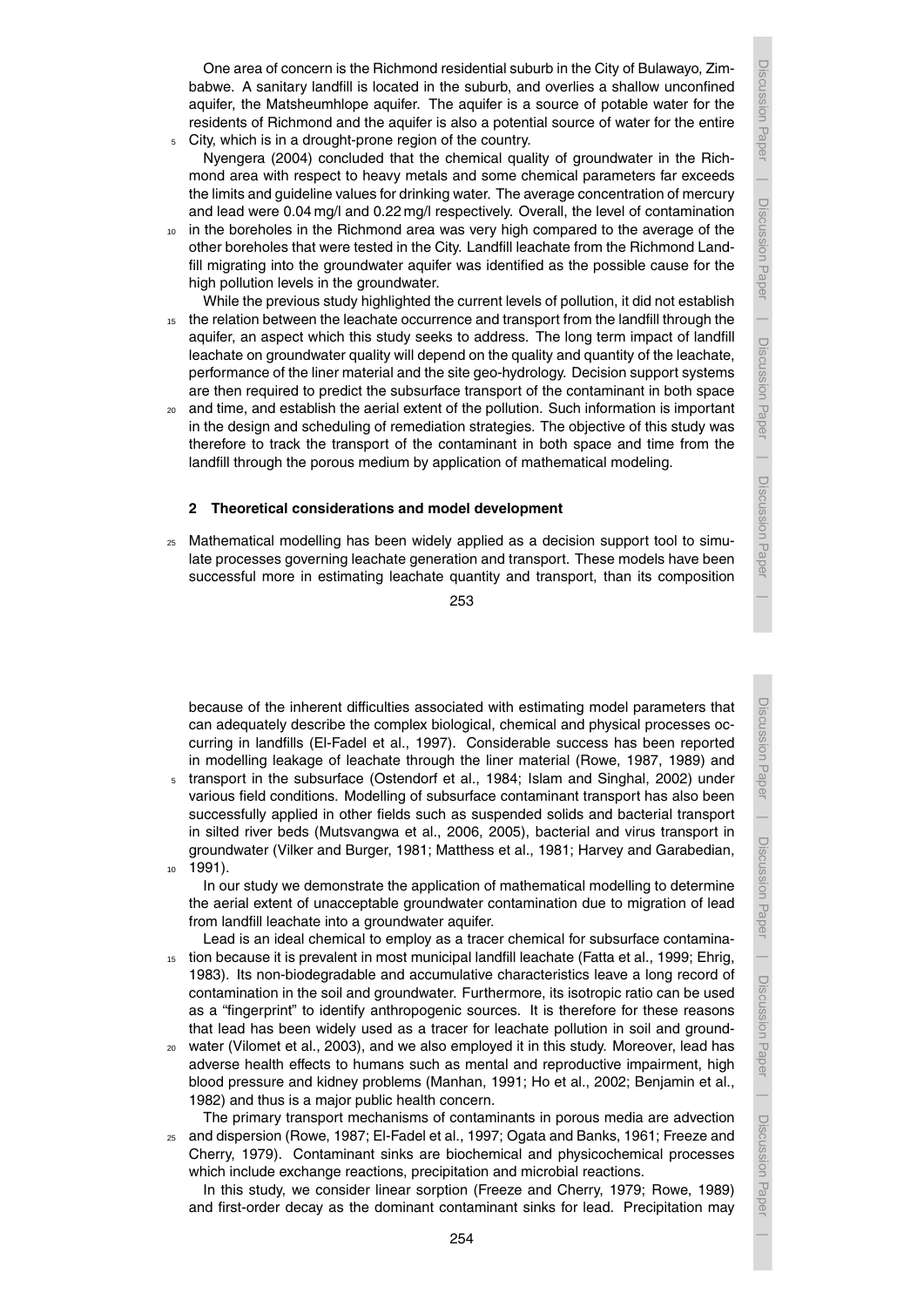occur in soil in the presence of carbonate if the soluble concentrations of the lead exceed 4 mg/L (Rickard and Nriagu, 1978). However for the field conditions considered in this paper, lead concentrations are below 1 mg/L, making precipitation a less important sink mechanism. For a homogeneous and isotropic aquifer and neglecting mild difDiscussion Paper

Discussion Paper

| Discussion Paper Discussion Paper

| Discussion Paper Discussion Paper

Discussion Paper

Discussion Paper

Discussion Paper

Discussion Paper

(6)

Discussion Paper

Discussion Paper | Discussion Paper

Discussion Paper

Discussion Paper

<sup>5</sup> ferential density effects which tend to establish vertical concentration gradients within a contaminant plume (Wilson and Miller, 1978) enables the consideration of a simple one-dimensional advection-dispersion model. The model describing the lead concentration at time *t* and horizontal distance *x* down gradient of the landfill in the direction of advection velocity as subjected to linear sorption and first-order decay can be written <sup>10</sup> as:

$$
\frac{\partial}{\partial t}(\theta c) = \frac{\partial}{\partial x}\left(\theta D \frac{\partial c}{\partial x}\right) - \frac{\partial}{\partial x}(qc) - \rho K_p \frac{\partial c}{\partial t} - \alpha \theta c - \beta \rho S \tag{1}
$$

Where *c* is the depth averaged plume concentration; *θ* is the volumetric moisture content; *D* is the hydrodynamic dispersion coefficient accounting for both diffusion and mechanical dispersion;  $q$  is the Darcy velocity;  $p$  is the porous media bulk density;  $K_p$ 

<sup>15</sup> is a partition coefficient; and *α* and *β* are first-order rate constants associated with the liquid and solid phases of the soil respectively.

We further define a retardation factor *R* as:

$$
R = 1 + \rho K_{\rm p} / \theta \tag{2}
$$

and a general decay constant  $\mu$  given by:

 $\mu = \alpha + \beta \rho K_p/\theta$  (3)

Combining Eqs. (1), (2) and (3) gives:

$$
\frac{\partial}{\partial t}(\theta R c) + \theta \mu c = \frac{\partial}{\partial x} \left( \theta D \frac{\partial c}{\partial x} \right) - \frac{\partial}{\partial x} (qc)
$$
\n(4)

Substituting for the pore-water velocity  $v (= q/\theta)$ , Eq. (4) reduces to:

$$
R\frac{\partial c}{\partial t} + \mu C = D\frac{\partial^2 c}{\partial x^2} - v\frac{\partial c}{\partial x}
$$
 (5)

255

Equation (5) can be solved subject to specified initial and boundary conditions. The initial condition is given by:

$$
C(x,0)=C_i
$$

Equation (6) describes the initial lead concentration values at different locations. The <sup>5</sup> boundary conditions associated with the surface are:

$$
c(0,t) = C_o \tag{7}
$$

and 
$$
\frac{\partial c}{\partial x}(\infty, t) = 0
$$
 (8)

Equation (7) is derived from the consideration that for an active landfill, there is continuous inflow of contaminant which replaces the outflow into the soil. At steady state

<sup>10</sup> conditions, the contaminant concentration and flux will tend to a constant maximum value (Rowe, 1987). Equation (8) simply entails that at very large distances the aquifer is unaffected by the contamination leaching from the landfill which we consider to be a plausible boundary condition.

The solution of Eq. (5) subject to Eqs. (6), (7) and (8) can be obtained using Laplace 15 transforms and is given as (Genuchten, 1980):

$$
c(x,t) = C_o A(x,t) + B(x,t)
$$
\n(9)

where

$$
A(x,t) = \frac{1}{2} \exp\left[\frac{(v-u)x}{2D}\right] \text{erfc}\left[\frac{Rx - ut}{2(DRt)^{1/2}}\right] + \frac{1}{2} \exp\left[\frac{(v+u)x}{2D}\right] \text{erfc}\left[\frac{(Rx + ut)}{2(DRt)^{1/2}}\right] \tag{10}
$$

$$
B(x,t) = -C_i \exp\left(-\frac{\mu t}{R}\right) \left\{ \frac{1}{2} \text{erfc}\left[\frac{(Rx - vt)}{2(DRt)^{1/2}}\right] + \frac{1}{2} \exp\left(\frac{vx}{D}\right) \text{erfc}\left[\frac{(Rx + ut)}{2(DRt)^{1/2}}\right] \right\} + C_i \exp\left(-\frac{\mu t}{R}\right) \tag{11}
$$
\n
$$
u = v(1 + 4\mu D/v^2)^{1/2} \tag{12}
$$

Equations (9), (10), (11) and (12) will be applied to predict one-dimensional lead transport during transient fluid flow subject to linear sorption and first-order decay.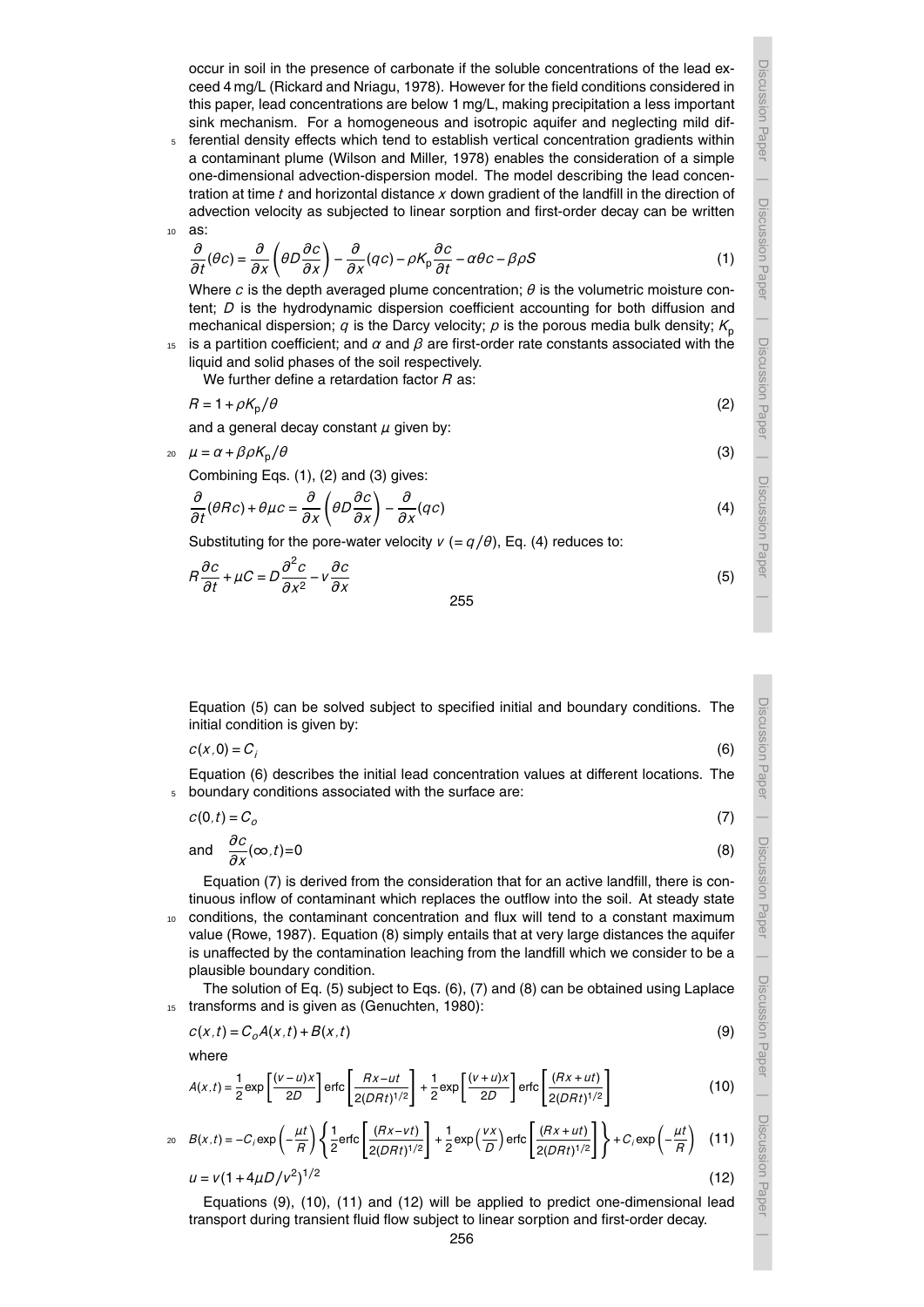#### **3 Study site**

The study site is the Richmond municipal landfill in urban Bulawayo. The landfill covers a total area of 13 353 m<sup>2</sup>, and is bounded by Richmond and Cowdray Park residential suburbs in the east and west respectively. The landfill is the main disposal site for both

- <sup>5</sup> industrial and domestic solid waste generated in the city. The topography of the area is the post-African Miocene age. The Matsheumhlope aquifer is largely unconfined with an average thickness of 40 m. The geology is dominated by fractured meta-basalt formations (Weaver, 1992). The effective porosity is 0.05, and average hydraulic conductivity is 0.55 m/day (Rusinga and Taigbenu, 2005). The pattern of groundwater flow
- <sup>10</sup> generally follows the surface topography, which gives the aquifer an average hydraulic gradient of 0.004. Richmond aquifer is classified as largely homogenous and isotropic (Weaver, 1992; Rusinga and Taigbenu, 2005). The aquifer has a long term sustainable annual yield of 6.1  $\times$  10 $^{6}$  m $^{3}$  (Rusinga and Taigbenu, 2005) which represents about 10% of the city's annual water demand. Therefore the control of pollution into the aquifer is
- <sup>15</sup> of strategic importance to the future water supply of the city. Privately owned boreholes in the vicinity of the landfill are currently the most susceptible to the effects of contamination from the leachate plume (see Fig. 1).

The bottom of the landfill is lined with compacted clay and mechanical equipment is used to compact the waste. Upon reaching the landfill bottom, some of the leachate will

<sup>20</sup> travel laterally through a system of under-drains into three collection ponds shown in Fig. 1. Because compacted clay is not completely impermeable, some of the leachate will inevitably be transported through the clay barrier into the subsurface (Rowe, 1987, 1989; Lee and Jones, 1994).

Discussion Paper

Discussion Paper

Discussion Paper

257

## **4 Model application to study site**

#### **4.1 Field results**

Lead concentrations in the subsurface were determined at the landfill site and at various points down gradient of the landfill in the direction of groundwater flow. Samples

- <sup>5</sup> were collected for analysis from the three monitoring wells at the landfill site (Pond 1, 2, and 3) and from the eight privately-owned boreholes down-gradient of the landfill (B1 to B8) as shown in Fig. 1. In order to fit the sampling exercise into our modelling approach, we adopted the approach of Ostendorf et al. (1984) by distinguishing a *near field* region close to the landfill, where mixing of leachate and groundwater is presumed
- <sup>10</sup> to occur, and a *far field* region of fully mixed, one-dimensional contaminant flow. Consequently, the three monitoring wells at the landfill site are located in the near field and an average value of the contaminant levels in these wells was used to satisfy Eq. (7). The eight boreholes lie in the far field. Equation (5) predicts the contaminant levels in the far field at different time scales.
- <sup>15</sup> Polypropylene samplers with a diameter of 95 mm and a volume of 1000 ml (Fisher Scientific) were used for sampling. Polyethylene containers were used for storing samples during transportation to the laboratory. Dissolved gases, oxidisable or reducible constituents are very unstable and can alter the composition of the sample. A change in the composition of the constituents was retarded by storing the samples at 4 ◦C and
- <sup>20</sup> exclusion of light during transportation and conducting the analyses immediately upon arrival at the laboratory. The lead concentrations in each sample were determined spectrophotometrically in accordance with Standard Methods (APHA, 1998).

#### **4.2 Aquifer parameters**

Data on the properties of the aquifer was obtained from Rusinga and Taigbenu (1995):  $25$  hydraulic conductivity (K) of 0.55 m/day; a hydraulic gradient (*i*) of 0.004 m/m and an effective porosity (*θ*) of 0.05. Applying Darcy Law yields a value of 0.0022 m/day for

the Darcy velocity (*q*) and a pore water velocity ( $v = q/\theta$ ) of 0.044 m/day.

Discussion Paper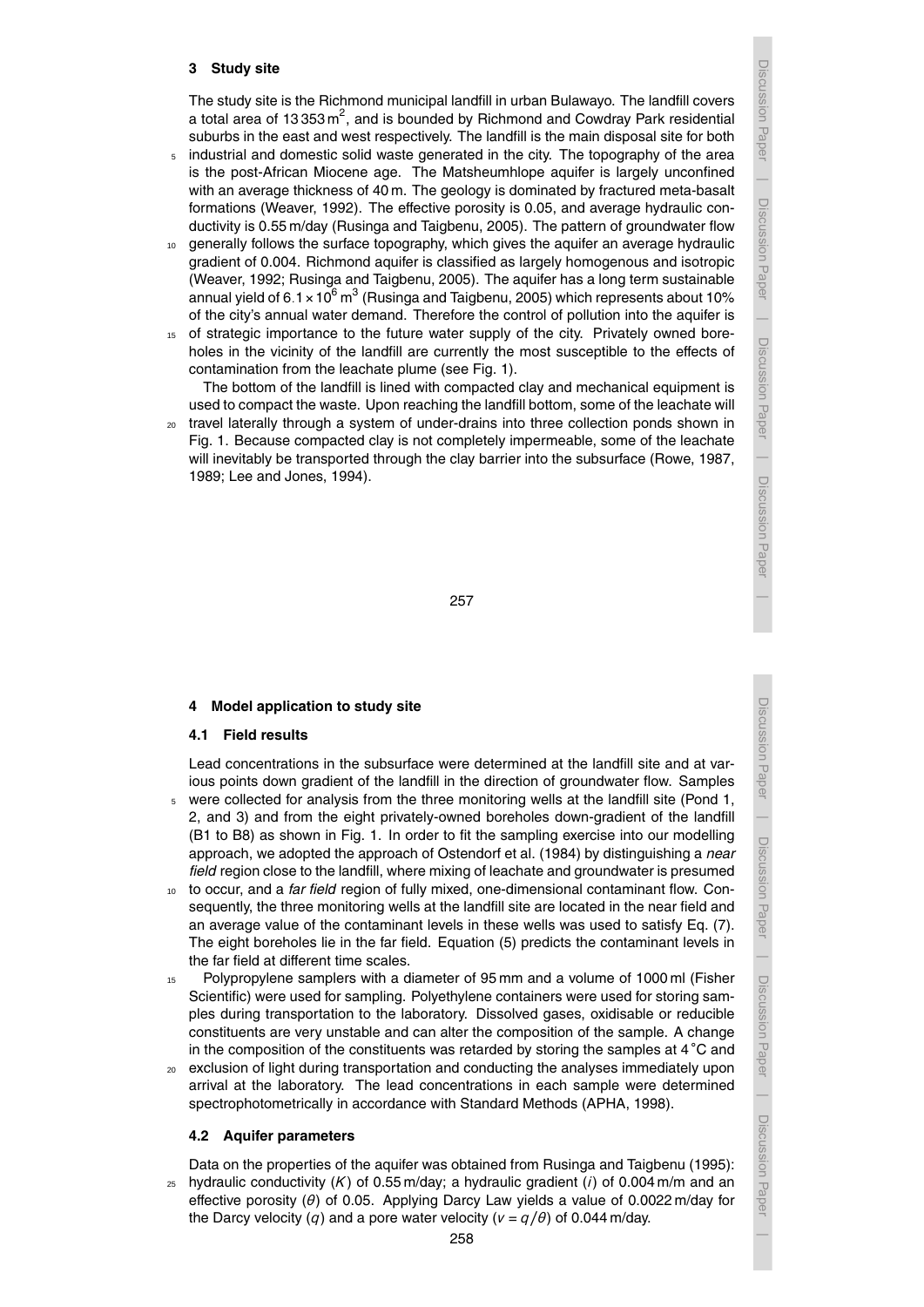## **4.3** The decay constant  $(\mu)$

Natural lead is a mixture of four isotopes,  $^{208}$ Pb (51–53%),  $^{206}$ Pb (23.5–27%),  $^{207}$ Pb (20.5–23%) and  $^{204}$ Pb (1.35–1.5%), and exists in three oxidation states Pb<sup>0</sup>, Pb<sup>2+</sup>, and Pb<sup>4+</sup>. The decay coefficient of radiogenic lead ( $\mu$ ) varies with  $5$  each type of isotope. Faure (1986) reported values of  $208$ Pb = 4.948 × 10<sup>-11</sup>/year,  $^{207}$ Pb = 9.848 × 10<sup>-10</sup>/year, and  $^{206}$ Pb = 1.551 × 10<sup>-10</sup>/year. <sup>204</sup>Pb is not radiogenic. We used a weighted decay constant of 2.779  $\times$  10<sup>-10</sup>/year.

### **4.4 Hydrodynamic coefficient (***D***)**

The hydrodynamic coefficient (D) is a product of the longitudinal dispersivity  $(a_{\mathsf{L}})$  and  $10<sub>10</sub>$  the pore water velocity  $(V)$  and can be determined using trace experiments (Ogata and Banks, 1961; Mutsvangwa et al., 2006). In the absence of tracer tests, the longitudinal dispersivity can be determined using theoretical models (Gelhar and Axness, 1983) or by fitting model simulations to field results. In our study the hydrodynamic dispersion was determined by fitting model simulations to filed results.

#### <sup>15</sup> **4.5 Retardation factor (***R***)**

The retardation factor (*R*) is a function of the partition coefficient ( $K_{\sf p}$ ) and bulk media density (*ρ*) as shown by Eq. (2). The soil bulk density can be readily determined according to normal geotechnical practice and a value of 2800 kg/m<sup>3</sup> was obtained.  $K_p$ is unique for every chemical constituent and depends on the mineralogical composi-

<sup>20</sup> tion of the soil and the proportion of other non-mineral constituents and thus can vary significantly from one soil to another for a given chemical.  $K_p$  should be determined experimentally using the actual soil of interest for the range of chemical concentration expected in the field (Rowe et al., 1988) or by fitting model simulations to field results. The aquifer formation has been classified as fractured meta-basalt formations  $25$  (Weaver, 1992), which falls under fine graded sand of less than 0.25 mm diameter.

Various values of  $K_{\text{p}}$  for sand formation depending on pH are reported in literature. Lee et al. (1998) reported values of  $\mathcal{K}_\text{p}$  ranging from 10.8 to 575.8 ml/g and Sheppard et al. (1989) gave values ranging from 19 to 59000 ml/g. In this study  $K_p$  was determined by fitting model simulations and field results and value of 115 ml/g was established for the aquifer.

Table 1 provides a summary of the model input parameters together with their maximum and minimum values. We select the minimum and maximum values for the other parameters from the literature to show the range of the possible parameters. The adopted model input parameters, including the calibrated parameters are within this 10 range and we consider them to be plausible.

#### **5 Results and discussion**

Nyengera (2005) implicated the Richmond landfill leachate as the primary source of the lead contamination in the aquifer. Therefore model simulations were generated by assuming an initially lead-free aquifer prior to leachate contamination. The simulation

- was then run for the 22 years that the landfill has been in operation which corresponds to the period that the aquifer has been exposed to the leachate contamination. The results of the simulation are shown in Fig. 2, which shows a good fit of the model simulations to the lead concentration levels obtained from the boreholes down gradient of the landfill. The model simulations show that the distance at which the lead concentra-<sup>20</sup> tion in groundwater is less than 0.01 mg/l (safe distance) is about 400 m. Furthermore,
- the region of contamination will extend with time as shown in Fig. 3.

#### **5.1 Sensitivity analysis of input parameters**

Parameter sensitivity analysis involves a series of tests during which the modeller sets different parameter values to see how a change in a parameter value causes a change

260

 $25$  in the model results. The minimum and maximum values of the input parameters were

Discussion Paper

Discussion Paper

| Discussion Paper Discussion Paper

| Discussion Paper Discussion Paper

Discussion Paper

Discussion Paper

Discussion Paper

Discussion Paper

Discussion Paper

Discussion Paper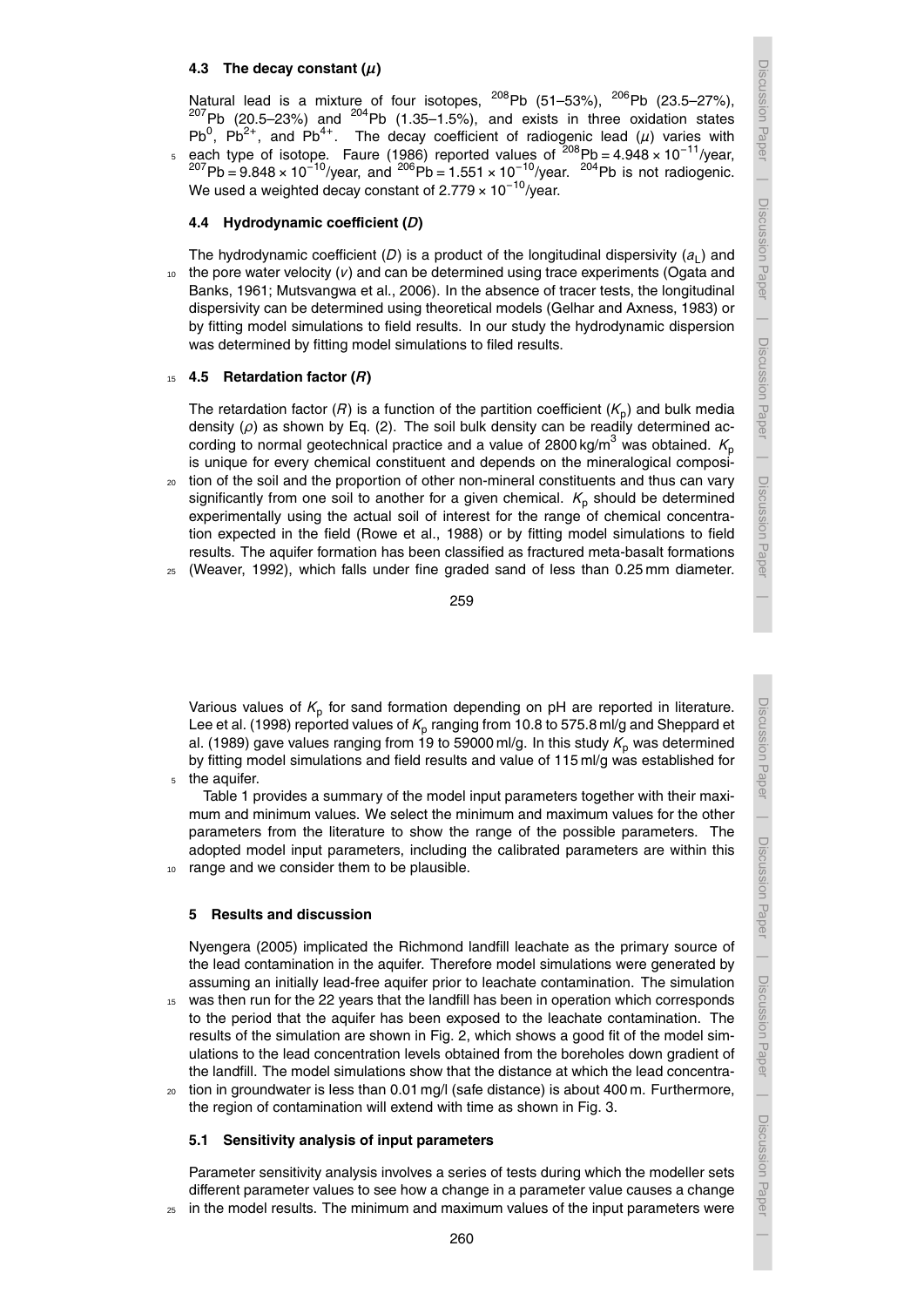Discussion Paper

Discussion Paper

Discussion Paper

Discussion Paper

Discussion Paper

Discussion Paper

applied into the model while holding all the parameters at the values determined earlier (see Table 1). The corresponding distance at which the lead concentration =  $0.01 \text{ mg/L}$ was then determined to establish the range of values that can be obtained for the safe distance when different parameters are at their extreme values. Additionally, the

<sup>5</sup> magnitude of the range of values gives an indication of the relative accuracy with which the input parameter value should be determined. Input parameters that were calculated from the other parameters were not considered for the sensitivity analysis.

The above analysis shows that the model is most sensitivity to the partition coefficient, hydraulic gradient, and the hydraulic conductivity in that order. The model is

- marginally sensitive to the medium porosity and exhibits no sensitivity to the decay coefficient. Therefore the values of the partition coefficient, hydraulic gradient, and the hydraulic conductivity should be determined with high accuracy if done experimentally. The magnitude of variation of the lead decay coefficient due to isotropic composition does not affect the model results and thus it was not necessary to determine the
- 15 isotropic composition of the lead for this study.

#### **6 Conclusions and recommendations**

The down-gradient migration of contaminants from the Richmond Landfill is contaminating the Matsheumhlope aquifer which is a source of water to the City of Bulawayo. The concentration of lead in the nearby boreholes exceeds the recommended value

- $20$  in potable water. The results of the model simulation fit the field results and hence the model gives a good prediction of the transient migration of lead from the landfill into the aquifer. Applying the model to the landfill, and taking into consideration the recommended value of lead in drinking water of 0.01 mg/L (WHO, 2004), the current set-back or safe distance for potable water abstraction should be at least greater than
- $25 400$  m. The zone of contamination by the lead will increase with time as indicated in the simulations. Therefore, the aerial extent of unacceptable lead pollution due to landfill leachate needs to be reviewed from time to time.

Extreme caution should be taken in utilising the wells, which are within the influence of the lead contamination from Richmond landfill. Negative health impacts due to high concentration of lead are not documented in Richmond area. However, the possibility of occurrence of negative health impacts associated with leachate contamination is very high and future research should focus in this area.

Only lead has been considered in this study and its presence is above the recommended guideline in drinking water. The presence of other carcinogenic contaminants is highly possible like cadmium which is frequently found with lead and can even be transported further from the landfill than lead. Future investigations should consider <sup>10</sup> other contaminants migrating from the landfill which are polluting the aquifer.

There is need to mitigate against the release and transport of contaminants into the Richmond aquifer through improvements in lining or relocating the waste containment facilities away from potential groundwater source or to have grout curtains.

#### **References**

- <sup>15</sup> APHA: Standard methods for examination of water and wastewater, 20 Edn., American Public Health Association/American Water Works Association, Washington D.C., 1998.
	- Benjamin, M. M., Hayes, K. F., and Leckie, J. O.: Removal of toxic metals from powergeneration waste stream by adsorption co-precipitation, Journal of Water Pollution Control Federation, 54, 1472–1482, 1982.
- <sup>20</sup> Ehrig, H. J.: Quantity and quality of sanitary landfill leachate, Waste Manage. Res., 1, 53–68, 1983.

El-Fadel, M., Findikakis, A. N., and Leckie, J. O.: Modelling leachate generation and transport in solid waste landfills, Environ. Technol., 18, 669–686, 1997.

Fatta, D., Papadopoulos, A., and Loizidou, M.: A study on the landfill leachate and its impact on <sup>25</sup> the groundwater quality of the greater area, Environ. Geochem. Hlth., 21, 175–190, 1999.

Faure, G.: Principles of isotope geology, 2 Edn., John Wiley & Sons, New York, 1986. Freeze, R. A. and Cherry, J. A.: Groundwater, Prentice-Hall, Englewood Cliffs, New Jersey, 1979.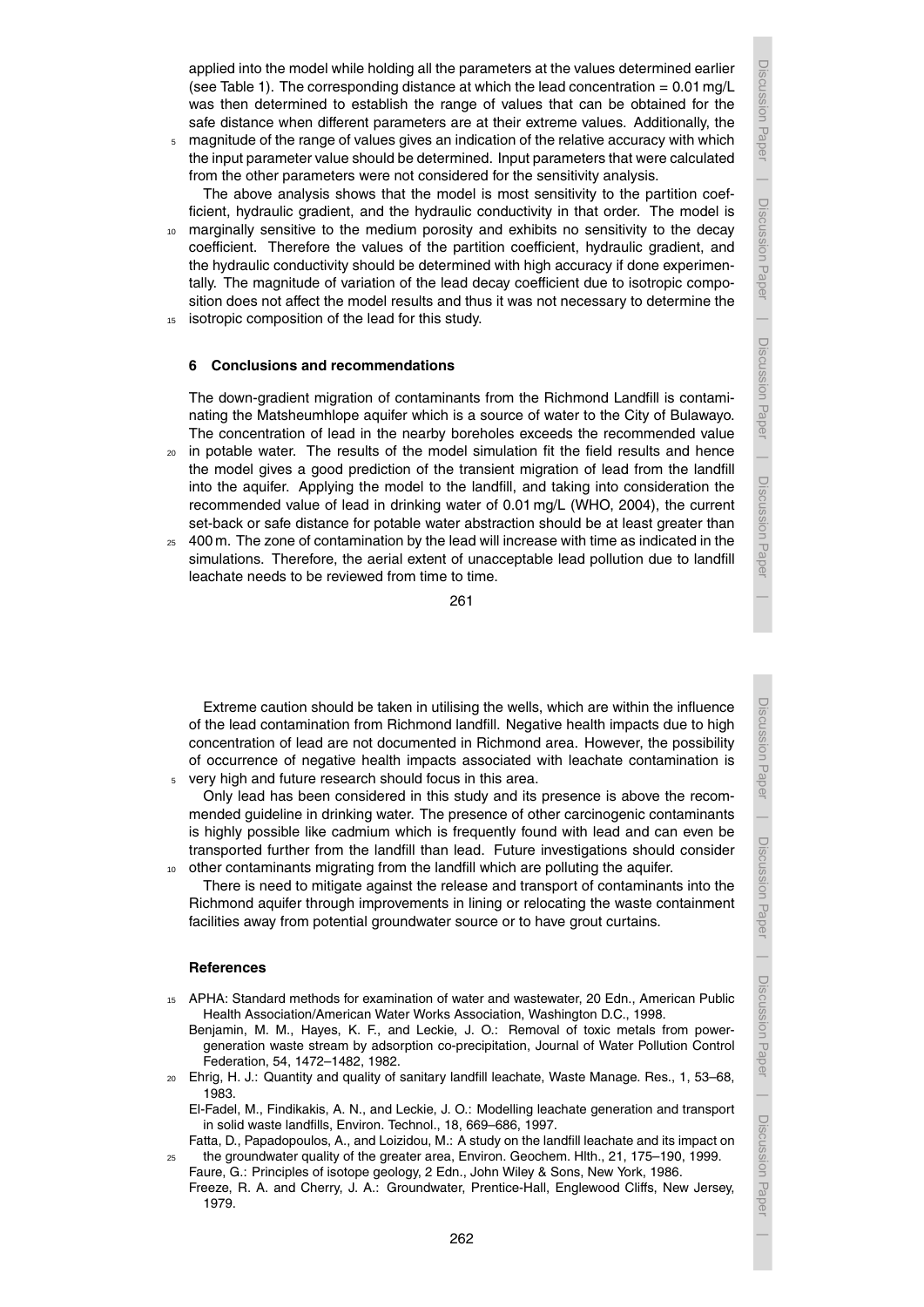Discussion Paper

Discussion Paper

Discussion Paper

Discussion Paper

Discussion Paper

Discussion Paper

| Discussion Paper Discussion Paper

- Gelhar, L. W. and Axness, C. L.: Three-dimensional stochastic analysis of macrodispersion in aquifers, Water Resour. Res., 19, 161–180, 1983.
- Genuchten, M. T. V.: Analytical solutions for the chemical transport with simultaneous adsorption, zero-order production and first-order decay, J. Hydrol., 49, 213–233, 1980.
- <sup>5</sup> Harvey, R. W. and Garabedian, S. P.: Use of collid filtration theory in modelling movement of bacteria though a contaminated sandy aquifer, Journal of Environmental Science and Technology, 34, 62–70, 1991.
	- Ho, Y. S., Huang, C. T., and Huang, H. W.: Equilibrium sorption isotherm for metal ions on free fern, Journal of Process Biochemistry, 37, 1421–1430, 2002.
- <sup>10</sup> Islam, J. and Singhal, N.: A one-dimensional multi-component landfill leachate transport model, Environ. Modell. Softw., 17, 531–543, 2002.
	- Lee, G. F. and Jones, A.: Impact of municipal and industrial non-hazardous waste landfills on public health and the environment: An overview, EPA Comparative Risk Project, California, 1994.
- <sup>15</sup> Lee, S. Z., Chang, L., Yang, H. H., Chen, C. M., and Liu, M. C.: Adsorption characteristics of lead onto soils, J. Hazard. Mater., 63, 37–49, 1998.

Manhan, S. E.: Environmental Chemistry, Lewis Publishers, UK, 1991.

Matthess, G., Pekdeger, A., and Schroeter, J.: Concepts of survival and transport model of pathogenic bacteria and viruses in groundwater, J. Environ. Sci. Technol., 21, 149–159, <sup>20</sup> 1981.

- Mutsvangwa, C., Kubare, M., and Magombeyi, M.: Modelling the removal of suspended solids in sand abstraction systems, Euro-Asian Journal of Applied Sciences, 3, 1–10, 2005.
- Mutsvangwa, C., Mutaurwa, B., Mazhandu, M., and Kubare, M.: Application of Harvey-Garabedian model for describing bacterial removal in Sand Abstraction Systems associated <sup>25</sup> with ephemeral rivers, J. Contam. Hydrol., 88, 55–68, 2006.
- Nyengera, R.: Evaluation of the impacts of municipal landfills on groundwater quality, Bachelor of Engineering Thesis, Department of Civil & Water Engineering, National University of Science and Technology, Bulawayo, 2005.
- Ogata, A. and Banks, R. B.: A solution of the differential equation of longitudinal dispersion in porous media, US Geological Survey, Paper No. 411-A, 1961.
- Ostendorf, D. D., R.Noss, R., and Lederer, D. O.: Landfill leachate migration through shallow unconfined aquifer, Water Resour. Res., 20, 291–296, 1984.

Rickard, D. T. and Nriagu, J. E.: Aqueous Environmental Chemistry of Lead, in: The Biogeo-

263

chemistry of Lead in the Environment: Part A-Ecological Cycles, edited by: Nriagu, J. O., Elsevier, New York, 291–284, 1978.

- Rowe, R. K.: Pollutant Transport Through Barriers, in: Pollutant Transport Through Barriers, Geotechnical Special Publication No. 13, edited by: Woods, D. R., ASCE, 159–181, 1987.
- <sup>5</sup> Rowe, R. K., Caers, C. J., and Barone, F.: Laboratory determination of diffusion and distribution coefficients of contaminants using undisturbed soil, Can. Geotech. J., 25, 108–118, 1988.
	- Rowe, R. K.: Movement of Pollutants Through Clayey Soil, Proceedings of the 37th Annual Geotechnical Conference, St. Paul, USA, 1–34, 1989.

Rusinga, F. and Taigbenu, A. E.: Groundwater resource evaluation of urban Bulawayo aquifer, Water SA, 31, 23-34, 2005.

Sheppard, S. C., Evenden, W. G., and Pollock, R. J.: Uptake of Natural Radionuclides by Field and Garden Crops, Can. J. Soil Sci., 69, 751–767, 1989.

Vilker, V. L. and Burger, W. D.: Adsorption mass transfer model for virus transport in soil, Water Resour. Res., 14, 783–790, 1981.

<sup>15</sup> Vilomet, J. D., Veron, A., Ambrosi, J. P., Moustier, S., Bottero, J. Y., and Chatelet-Snidaro, L.: Isotropic tracing of landfill leachates and pollutant lead mobility in soil and groundwater, Envir. Sci. Tech., 37, 4586–4591, 2003.

Weaver, J.: The Matsheumhlophe Wellfield Project, Matebeleland Chamber of Industries, Bulawayo, Zimbabwe, 1992.

<sup>20</sup> WHO: Guidelines for Drinking Water Quality, World Health Organisation, Geneva, Switzerland, 2004.

Wilson, J. L. and Miller, P. J.: Two-dimensional plume in uniform groundwater flow, J. Hydraul. Div. Am. Soc. Civ. Eng., 104, 503–514, 1978.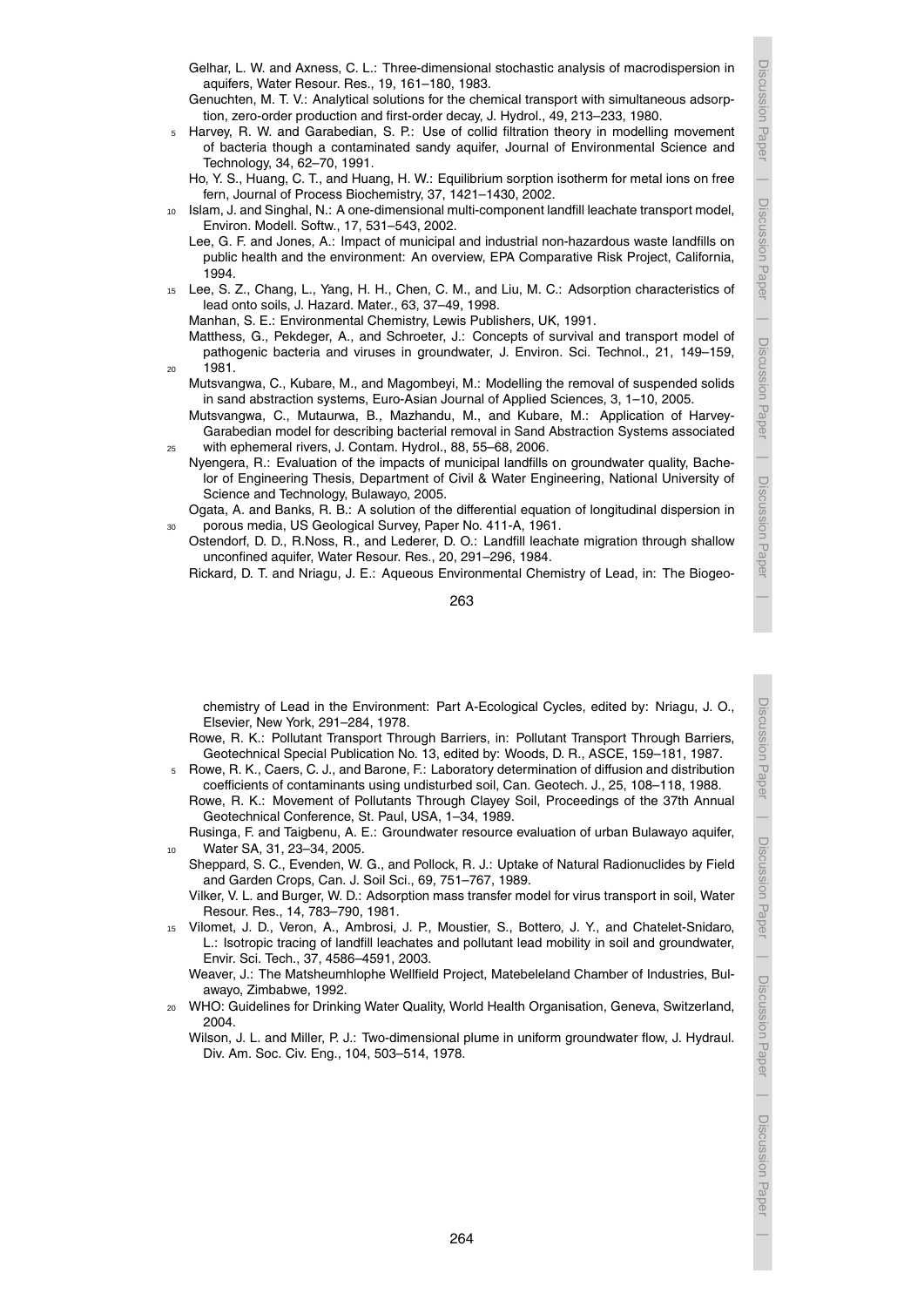## **Table 1.** Summary of model parameters.

| Description                         | Symbol         | Units              |                        | Value                  | Reference              |                             |
|-------------------------------------|----------------|--------------------|------------------------|------------------------|------------------------|-----------------------------|
|                                     |                |                    | Min                    | Model                  | Max                    |                             |
| Hydraulic conductivity              | К              | m/dav              | 0.10                   | 0.55                   | 2.09                   | Taigbenu and Rusinga (2005) |
| Porosity                            | $\theta$       |                    | 0.02                   | 0.05                   | 0.11                   | Taigbenu and Rusinga (2005) |
| Hydraulic gradient                  |                | m/m                | 0.001                  | 0.004                  | 0.0185                 | Taigbenu and Rusinga (2005) |
| Darcy velocity                      | q              | m/dav              | 0.0001                 | 0.0022                 | 0.2299                 | Calculation                 |
| Fluid velocity                      | V              | m/dav              | 0.0009                 | 0.044                  | 11.495                 | Calculation                 |
| Longitudinal dispersivity           | $a_{L}$        | m                  | 15                     | 185                    | 200                    | Rowe (1987)                 |
| Hydrodynamic dispersion coefficient | D              | $m^2$ /day         | 0.0144                 | 8.14                   | 2299                   | Calculation                 |
| Bulk density of porous media        | $\rho_{\tt b}$ | kq/m <sup>3</sup>  | N/A                    | 2600                   | N/A                    | Experimental                |
| Partition coefficient               | $K_{p}$        | ml/g               | 10.8                   | 115                    | 59000                  | Lee et al. (1998),          |
|                                     |                |                    |                        |                        |                        | Sheppard et al. (1989)      |
| <b>Retardation coefficient</b>      | $\overline{B}$ |                    |                        |                        | 10000                  | Todd (2005)                 |
| Decay constant                      | $\mu$          | year <sup>-1</sup> | $4.95 \times 10^{-11}$ | $2.78 \times 10^{-10}$ | $9.85 \times 10^{-10}$ | Faure (1986)                |

Discussion Paper

265

Discussion Paper

Discussion Paper

**Table 2.** Sensitivity analysis of the variables that determine the lead concentration.

| Description               | Units    | Value                 |                       |                       |     | Safe distance (m) |     |                    |  |  |
|---------------------------|----------|-----------------------|-----------------------|-----------------------|-----|-------------------|-----|--------------------|--|--|
|                           |          | Min                   | Model                 | Max                   | Min | Model             | Max | Range <sup>a</sup> |  |  |
| Hydraulic conductivity    | m/day    | 0.10                  | 0.55                  | 2.09                  | 160 | 400               | 860 | 176%               |  |  |
| Porosity                  |          | 0.02                  | 0.05                  | 0.11                  | 418 | 400               | 364 | 14%                |  |  |
| Hydraulic gradient        | m/m      | 0.001                 | 0.004                 | 0.0185                | 187 | 400               | 971 | 197%               |  |  |
| Longitudinal dispersivity | m        | 15                    | 185                   | 200                   | 147 | 400               | 412 | 67%                |  |  |
| Partition coefficient     | ml/q     | 10.8                  | 115                   | 1295                  | 952 | 400               | 17  | 234%               |  |  |
| Decay constant for lead   | $year-1$ | $4.9 \times 10^{-11}$ | $2.7 \times 10^{-10}$ | $9.8 \times 10^{-10}$ | 398 | 400               | 398 | 0%                 |  |  |

<sup>a</sup> The range is calculated as the difference between the maximum and minimum as a percentage of the model value of 400 m for the safe distance.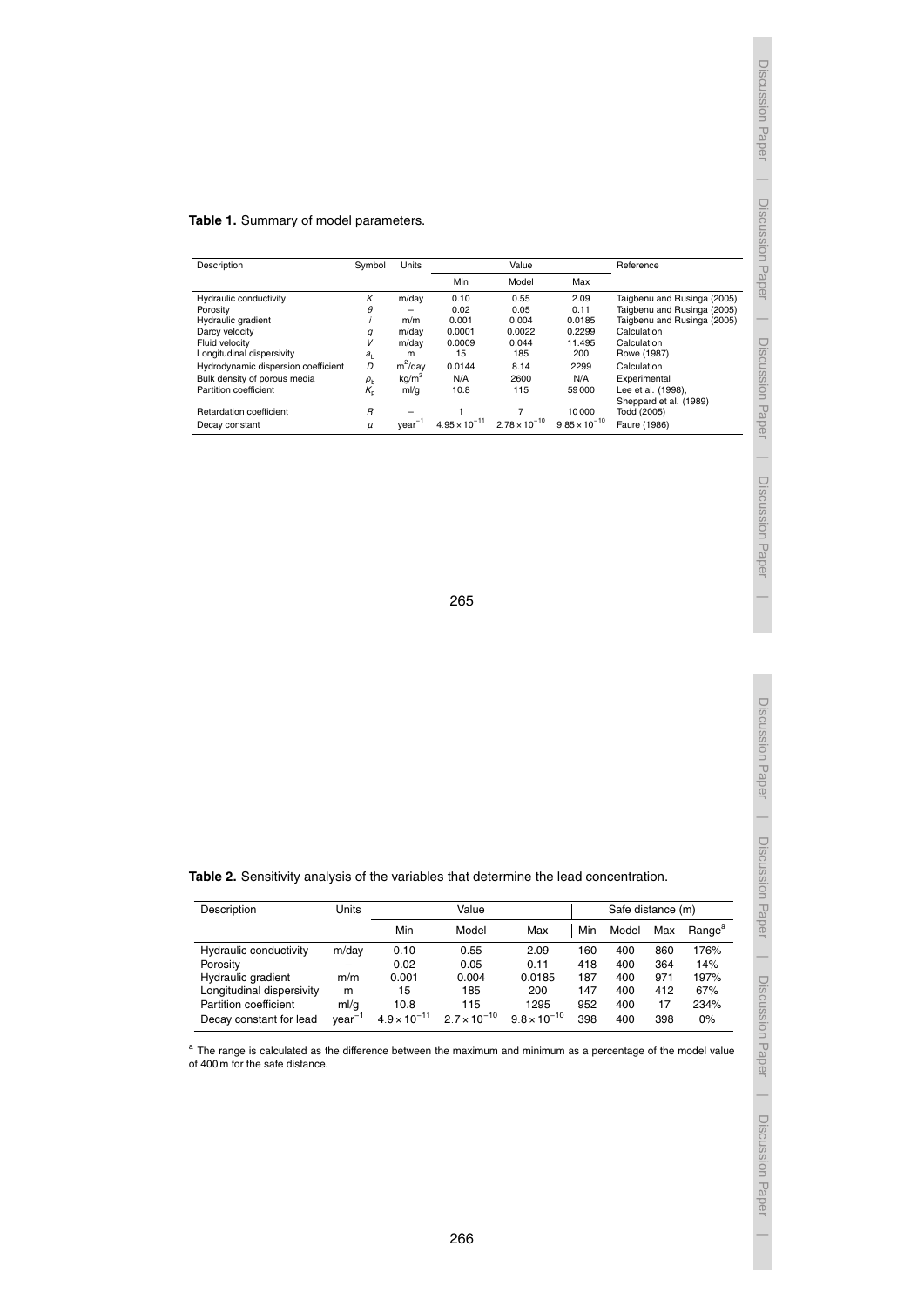

Fig. 1. The study area in 3-D Grid showing the location of the Richmond Landfill, leachate ponds and the boreholes in the Richmond residential area (B1 to B6), which were used as ponds and the boreholes in the Richmond residential area (B1 to B6), which were used as the points and the solenoles in the Hieriniona residential area (BT to Bo), which were doed as the sampling points. B1 =4 Princess Road; B2 = 10 Cunningham Road; B3 = 32 Cunningham  $\overline{B4}$  = 1 Brooke road; B5 = 19 Nerine Boad; B6 = 6 Erine Boad; B7 = 56 Pumula B Road; B4 = 1 Brooke road; B5 = 19 Nerine Road; B6 = 6 Erine Road; B7 = 56 Pumula Road;<br>and B8 = 54 Alexander Drive and B8 = 54 Alexander Drive.



initially lead-free aquifer prior to leachate contamination. The simulation was then run for the

shown in Figure 2, which shows a good fit of the model simulations to the lead concentration  $\overline{\mathcal{O}}$  obtained from the boreholes down gradient of the model simulations show gradient of the model simulations show gradient of the model simulations show gradient of the model simulations show gradient of the mode  $\frac{\partial \alpha}{\partial \alpha}$  $\frac{5}{60}$ 



Fig. 2. Fitting model simulations to field results of the lead concentration in the boreholes and position of sampled sampled.

Discussion Paper

Discussion Paper

Discussion Paper

Discussion Paper

Discussion Paper